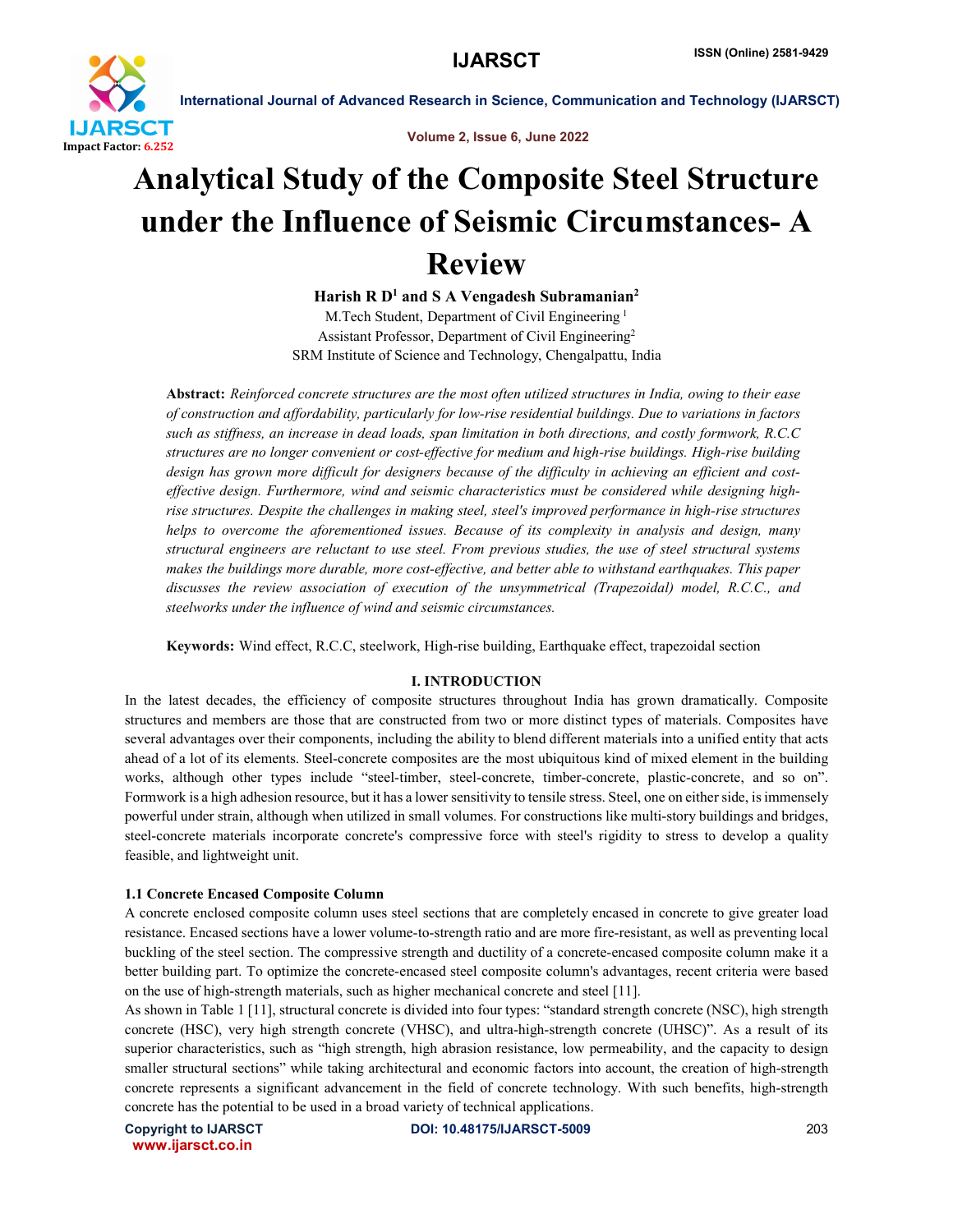

### Volume 2, Issue 6, June 2022

The usage of "composite steel-concrete columns" combines the primary benefits of the separate elements. Advantages of composite steel-concrete structures include [26-28]: The reduction in steel consumption leads to a decline in the steel section of free-standing aspects and minimization in the number of reinforcing elements necessary. They are reinforced concrete constructions with the strength and rigidity of steel structures, and the capacity to absorb more vitality before destabilization, which is especially beneficial in segregated structures.

| <b>Items</b>                           | <b>NSC</b>  | HSC                 | <b>VHSC</b>           | <b>UHSC</b>           |
|----------------------------------------|-------------|---------------------|-----------------------|-----------------------|
| <b>Strength</b><br>(MPa)               | $<$ 50      | 50-100              | 100-150               | >150                  |
| Water-<br>cement ratio                 | >0.45       | $0.45 -$<br>0.3     | $0.3 - 0.25$          | < 0.25                |
| Chemical<br>admixtures                 | No          | WRA/<br><b>HRWR</b> | <b>HRWR</b>           | <b>HRWR</b>           |
| Mineral<br>admixtures                  | No          | Fly ash             | <b>Silica</b><br>fume | <b>Silica</b><br>fume |
| Permeabilit<br>y coefficient<br>(cm/s) | $>10^{-10}$ | $10^{-11}$          | $10^{-12}$            | $< 10^{-13}$          |

Table 1: Concrete strength classification

Whereas, \*WRA= water-reducing admixture; HRWR= high range water reducer

### 1.2 Concrete-Filled Steel Tubular (CFST) Column

The usage of "concrete-filled steel tubular (CFST) columns with circular, square, and rectangular hollow sections (CHS, SHS, and RHS)" has become more popular in a variety of engineering structures because of the superior composite actions that can be achieved between the steel tube and concrete infill. The composite behaviors of their components have been the subject of in-depth analytical and laboratory inquiry has been done [1-4].

Concrete-filled double-skin tubes of the T- and L-shape, made from stainless steel and aluminum, were utilized in the optimization of CFST specimens to improve corrosion resistance and structural response. As a result, extensive experimental and numerical research has been carried out. The structural behavior of axially loaded concrete-filled stainless steel tubular columns was reviewed [5-7]. The compressive structural response of concrete-filled aluminum tubular columns is investigated by Zhou and Young [8,9].

Axially loaded special-shaped CFST columns using finite element (FE) calculations reveal that further research is required to understand the basic structural response, "in particular interaction behaviors between special-shaped steel tubes and the concrete core", in the prior studies. Justification of composite activities amongst constituent components is required to provide sensible design suggestions. When adequate models are developed and critical parameters are precisely described, finite element analysis (FEA) may be utilized as an effective method to explore structural behavior.



Fig. 1 Special-shaped CFST [10]

The structural behaviors of specially designed CFST members that have been utilized in practice have not been explored. "Round-end CFST columns with D-shaped or semi-circular sections are often used as bridge piers to enhance column transverse durability as shown in Figure 1(a)" [10]. To increase the quality of concrete construction in skyscrapers, multicell CFST columns are often employed as shown in Figure 1(b) [10]. "CFST columns with triangular, Fan, D-shaped,

www.ijarsct.co.in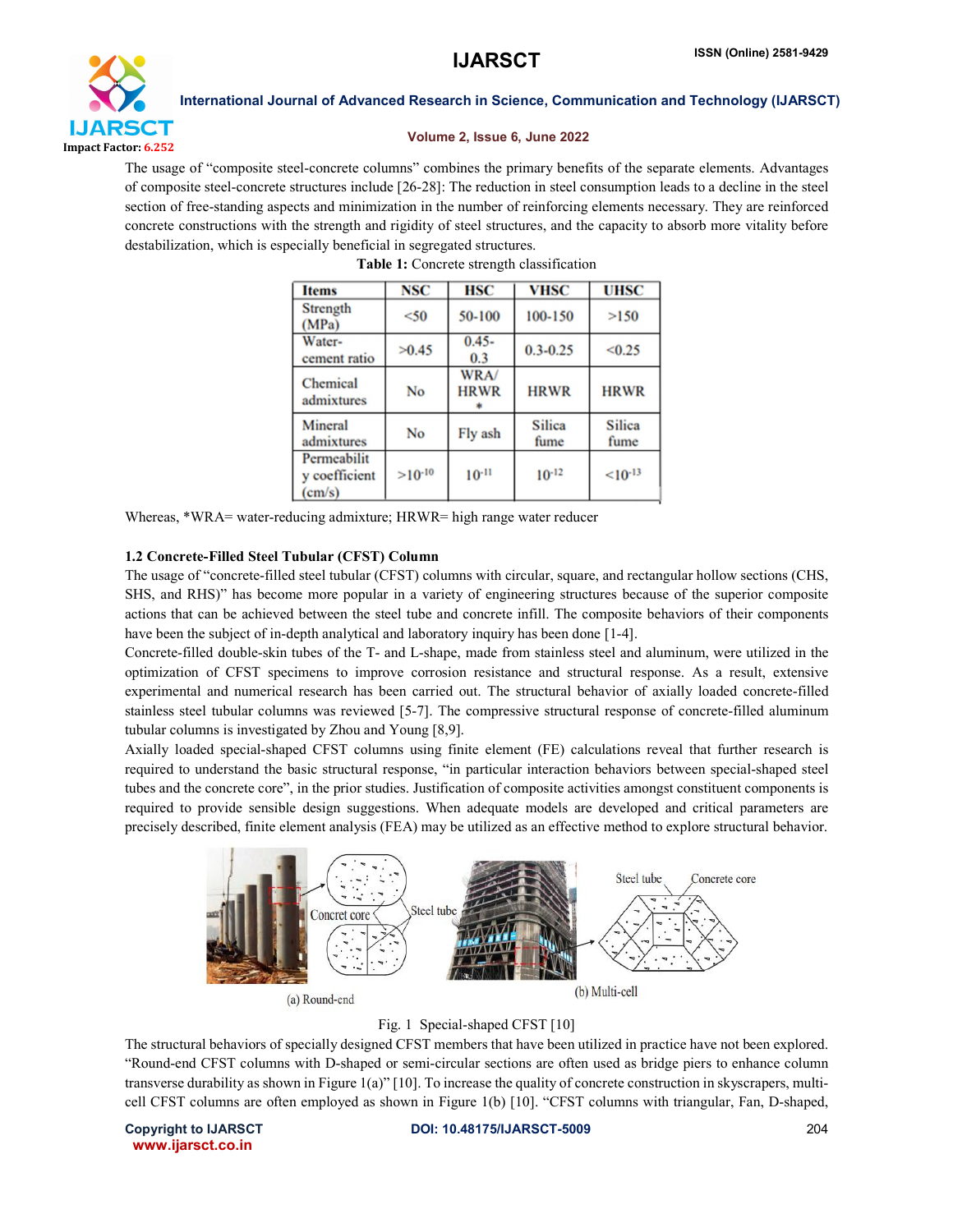

#### Volume 2, Issue 6, June 2022

1/4 circular, and semi-circular sections", as shown in Figure 2, are projected to be used increasingly often in urban projects as the need for multi-functional and symbolic architecture grows [10].



Fig. 2 CFST cross-section's schematic view [10]

# 1.3 Concrete-Encased Steel-Reinforced Concrete Column

Composite columns may have a high strength-to-weight ratio while targeting a specific sectional area, providing a highlevel utilization of available space. In composite columns, exposed steel sections enclosed in concrete or hollow steel tubes filled with concrete are the most prevalent kinds. Concrete-encased steel-reinforced concrete columns, or CRCs, have been widely examined during the last decade. The research, on the other hand, was primarily concerned with structural behavior.

In a load-bearing application, the web typically carries the majority of the compressive stress and emits bending moment in the beam, though these flanges sustain the majority of the lateral forces. Flanges resist the majority of the bending moment received by the beam, whereas the web resists shear forces. Bending and shearing stresses may be carried extremely efficiently in the plane of the web with an I-shaped section [12-13].

# 1.4 Sandwich Concrete Steel Column

Sandwich composite structures (SCS) are made of steel plates on both sides and a concrete core sandwiched between them. They are held together by conventional links to build a comprehensive block that can withstand heavy loads from outside. Distinct interaction procedures at the steel-concrete substrate have been used to create several kinds of SCS sandwich composite structures. The sandwich composite structures of the SCS were constructed using epoxy-based materials.

When the SCS sandwich structure was made with "mechanical shear connectors, brittle bond failure" was more common at the steel-concrete interface because of the imperfections in the connecting material. This would make the SCS sandwich structure less stable. Tunnel liners were originally designed with a double-skinned construction that used overlapping stud connections to join concrete and steel plates [14]. The binding between the plates and the concrete, on the other hand, is highly dependent on the spacing and lapping length of the connectors. Steel panels and the cement matrix could isolate and compromise the sandwich plate's structural performance if the concrete core fails under excessive stresses.

### A. Types of Columns Based on the Shape

Because column loads are mostly axial, compression is the most appropriate design for column load bearing. Bending in the columns may be caused by additional loads such as snow, wind, or other horizontal forces. As a result, column designs must take into consideration axial load, as well as twisting [15].

- Square or Rectangular Column: However, these particular sorts of columns are only used in rooms that have a square or rectangular layout. They are often used in the building of various constructions. Construction and casting of rectangular or square columns are far simpler than that of circular ones, for obvious reasons. When dealing with the shuttering, this is largely for the convenience of use and to prevent the shuttering from collapsing owing to pressure while the concrete is still in its flowable condition. In terms of casting, they tend to be highly equipped for square or rectangular shapes.
- Circular column: For piling and erecting structures, these are the most often utilized columns. This particular style of a column is used to prevent the creation of sharp corners, sit-out spaces, auditoriums, and fire-assembly zones may also benefit from the use of these columns, since they don't impede people's mobility or look awful on flat surfaces. Since there is no flushing required, circular columns may be used as the pillars of bridges.

www.ijarsct.co.in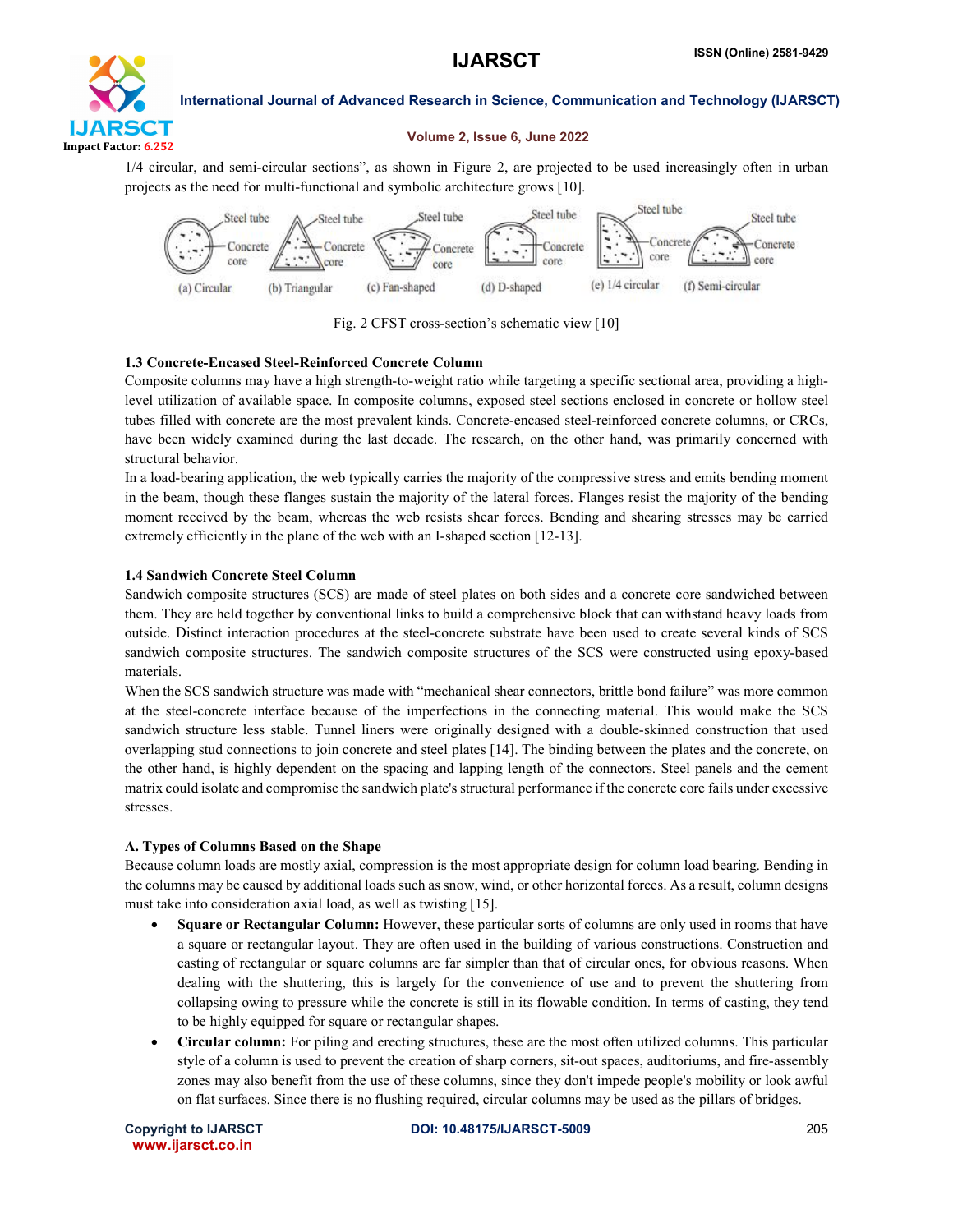

#### Volume 2, Issue 6, June 2022

- L-Type column: "They are generally used in the corners of the boundary wall and have the same features as a rectangular or square column. These kinds of columns are very less used".
- T-Type column: "This kind of column is used depending on design requirements and in the construction of bridges, etc. This has the same features as a rectangular or square column".
- V-Type column: "As a name itself, it showcases the column is in V shape and is generally used in the shape of the room is trapezoidal. As it requires more amount of concrete when compared to the other columns".
- Hexagonal column: "Hexagon columns are generally modified columns. It has six sides and it gives a good pictorial view generally used in elevation. It is adopted to give a good look at the column. It is generally provided in open verandas, Auditoriums, Cinema Halls, etc".
- Arch type column: "These types of columns are used when the room has a shape of an arch. It is adopted where there is no chance of building a square or rectangular or circular type of column. it is rarely used as it possesses very difficult in casting".

# II. ANALYSIS OF DISTINCT SHAPES OF STEEL-COLUMN

The effect that a revised residual stress pattern and modified pure mathematics of cellular and crenelated sections have on the resistance of the weak axis to buckling was investigated. As a consequence, the buckling stress and resistance of nearly supported cellular and castellated components were quantified. Early observations corroborated the appearance of a new residual stress pattern in the numerical model. These simulations should be considered preliminary findings since the number of measurements was limited. In comparison to control specimens, hybrid trapezoidal sections of reinforced concrete beams had an ultimate failure load decrease ranging from 2.82 percent to 6.77 percent. This finding shows that hybrid strength trapezoidal sections reduce compression strength in the tension zone by 50%, resulting in a modest drop in strength. In contrast to the specimen with a rectangular cross-section, the homogenous specimen with a trapezoidal cross-section had a failure load increase of 2.16 percent – 6.77 percent [16].

To circumvent this, the hole metal section greatly enhances the column's weight-bearing capability. Moreover, the number of flutes available has a significant impact on the performance of hollow metallic columns. Hollow columns with five flutes performed better than those with a lower number of flutes in this study [17]. Stress and strain behavior and other associated factors may be greatly affected by the thickness of column sections. The column displayed better behavior in terms of "load vs. deflection, stress-strain values, and failure mechanisms" as the column's thickness grew.

Comprehensive finite element modeling of CFST columns with "circular, triangular, Fan-shaped, D-shaped, 1/4 circular, and semi-circular sections" are constructed to mimic experimental findings [18]. "The FE models were validated by comparing them to test data for failure mechanisms, entire load-deformation histories, and ultimate strengths. N- and Pcurves and failure modes for the five specimens reveal that the CFST columns' structural behavior is quite similar to that of the RHS". A greater fy rises in strength enhancement efficiency, though parametric tests indicate that the final strengths of columns grow with increasing both material strengths.

To explore the behavior of CECFST stub columns under "uniaxial and biaxial eccentric compression in concrete-encased concrete-filled steel tubes". In the experiment, "a total of three uniaxial eccentric compression tests, eleven biaxial eccentric compression tests, and one axial compression test" were performed [19]. The impacts of loading eccentricity and end moment ratio were examined. For CECFST stub columns, eccentricity and end moment ratio have a significant impact on the ductility and failure modes under "uniaxial as well as biaxial eccentric compression". The axial loadcarrying capacity of each specimen decreased when the peak load was reached because the exterior concrete crumbled and spalled. Because of this, the bending strength remained intact.

Every specimen shows varying levels among both deformation and bending stresses failure characteristics owing to the varied slenderness ratios used, and apparent local sagging of steel section might have been detected at the bottom section of both strain rate and bending sides of the test sample. It is discovered that the metal pattern and formwork have a synergistic impact [20]. SRCFST members' lateral capacity and ductility might be considerably improved by increasing the steel profile ratio. Even though the steel profile ratio is the same, the lateral capacity might change significantly amongst steel profile cross-sections of the same size. Slightly different flange-to-web thickness ratios and steel profile aspect ratios might affect the lateral capacity of members.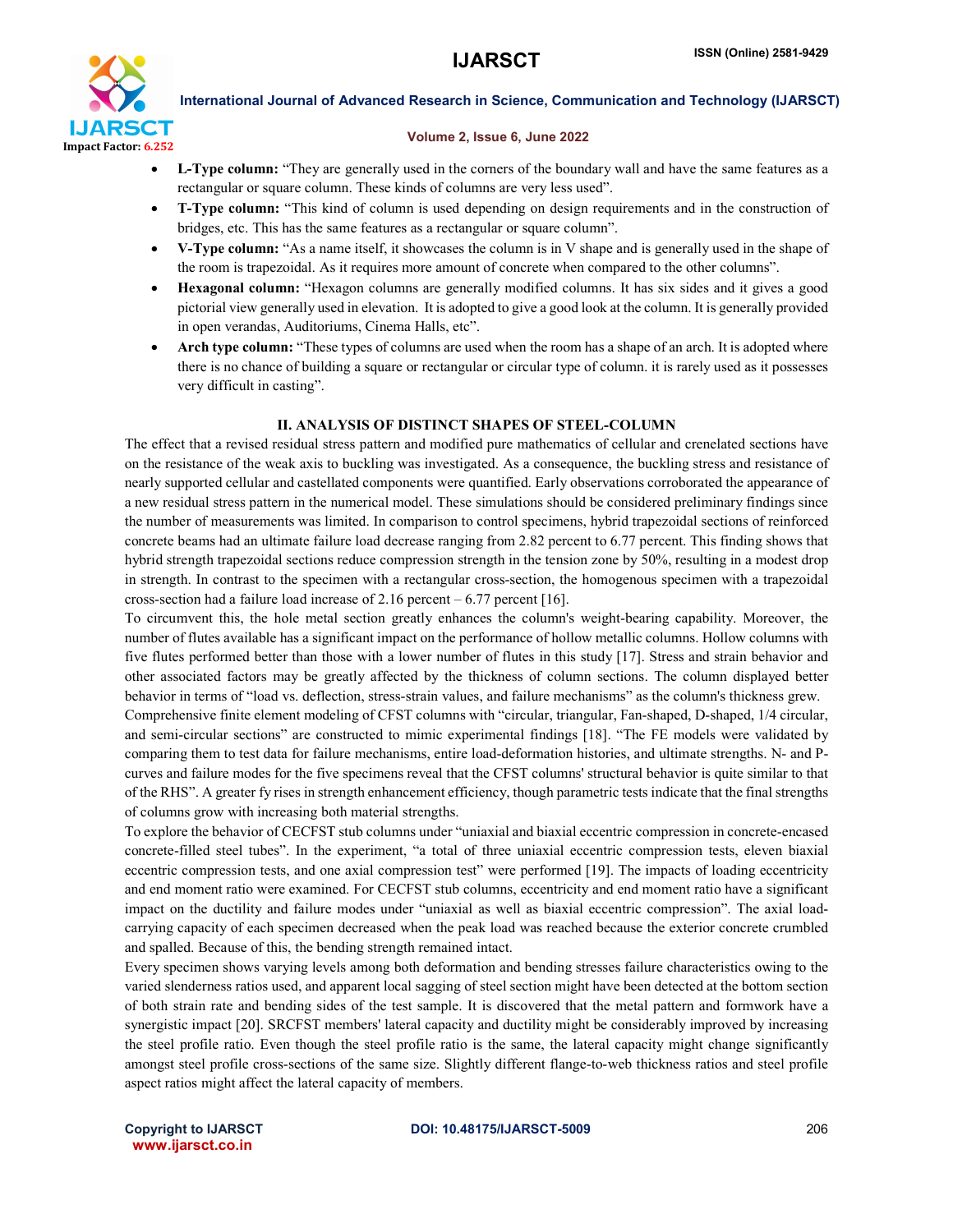

### Volume 2, Issue 6, June 2022

Based on the IdeaStatiCa package, quantitative testing of the examined link under external loads revealed that in the case of the first analysis, the connection has to be strengthened since the usage of two different materials, i.e. S235 and S355 steel, does not fulfill the safety criteria [21]. "Greater corrosion resistance, improved strength, superior toughness, and superior longevity are just a few of the benefits of ultra-high performance fiber reinforced concrete (UHPFRC) above traditional concrete" [22]. As a result, it is ideal for high-rise and large-span constructions since it may drastically reduce column size. Many investigations have shown that UHPFRC has good mechanical properties under various stress scenarios [23–25].

#### III. CONCLUSION

The statistic indicates that reinforced concrete columns are more cost-effective, although steel columns are desirable in terms of absolute weight, but with a steel profile that is not often accessible. When compared to reinforced concrete columns, composite columns became more beneficial due to lesser block cross-sections allowed and indeed the dramatically lower density of the sections. My future scope is to study the behavior of hollow trapezoidal sections in the various shape of columns to find the load-carrying capacity.

#### **REFERENCES**

- [1]. L.H. Han, X.L. Zhao, Z. Tao, Tests and mechanics model for concrete-filled SHS stub columns, columns and beam-columns, Steel Compos. Struct. 1 (2001) 51–74.
- [2]. L.H. Han, G.H. Yao, Z. Tao, Performance of concrete-filled thin-walled steel tubes under pure torsion, Thin-Walled Struct. 45 (2007) 24–36, http://dx.doi.org/10. 1016/j.tws.2007.01.008.
- [3]. L.H. Han, W. Li, R. Bjorhovde, Developments and advanced applications of concrete-filled steel tubular (CFST) structures: members, J. Constr. Steel Res. 100 (2014) 211–228, http://dx.doi.org/10.1016/j.jcsr.2014.04.016.
- [4]. Z. Tao, Z.-B. Wang, Q. Yu, Finite element modelling of concrete-filled steel stub columns under axial compression, J. Constr. Steel Res. 89 (2013) 121–131, http:// dx.doi.org/10.1016/j.jcsr.2013.07.001.
- [5]. Z. Tao, B. Uy, F.Y. Liao, L.H. Han, Nonlinear analysis of concrete-filled square stainless steel stub columns under axial compression, J. Constr. Steel Res. 67 (2011) 1719–1732, http://dx.doi.org/10.1016/j.jcsr.2011.04.012.
- [6]. D. Lam, L. Gardner, Structural design of stainless steel concrete filled columns, J. Constr. Steel Res. 64 (2008) 1275–1282, http://dx.doi.org/10.1016/j.jcsr.2008.04. 012.
- [7]. B. Uy, Z. Tao, L.H. Han, Behaviour of short and slender concrete-filled stainless steel tubular columns, J. Constr. Steel Res. 67 (2011) 360–378, http://dx.doi.org/10. 1016/j.jcsr.2010.10.004.
- [8]. F. Zhou, B. Young, Tests of concrete-filled aluminum stub columns, Thin-Walled Struct. 46 (2008) 573–583, http://dx.doi.org/10.1016/j.tws.2008.01.003.
- [9]. F. Zhou, B. Young, Numerical analysis and design of concrete-filled aluminum circular hollow section columns, Thin-Walled Struct. 50 (2012) 45–55, http://dx. doi.org/10.1016/j.tws.2011.10.002.
- [10]. Wang, Facheng and Lin-Hai Han. "Analytical behavior of special-shaped CFST stub columns under axial compression." Thin-Walled Structures (2018): n. pag.
- [11]. Huang, Zhenyu, Xinxiong Huang, Weiwen Li, Yingwu Zhou, Lili Sui and J. Y. Richard Liew. "Experimental behaviour of very high-strength concrete-encased steel composite column subjected to axial compression and end moment." Proceedings 12th international conference on Advances in Steel-Concrete Composite Structures - ASCCS 2018 (2018): n. pag.
- [12]. Bhadane, Prathmesh K and Manoj M. Joshi. "Review of Experimental Analysis of Trapezoidal Corrugated web beam with stiffener for its strength and modes." Journal of emerging technologies and innovative research (2019): n. pag.
- [13]. Strengths of web-posts in a castellated steel beam with hexagonal web openings" Journal of Constructional Steel Research 121 (2016) 173-184 Delphine
- [14]. J.Y. Richard Liew, Jia-Bao Yan, Zhen-Yu Huang, Steel-concrete-steel sandwich composite structures-recent innovations, Journal of Constructional Steel Research, Volume 130, 2017, Pages 202-221,